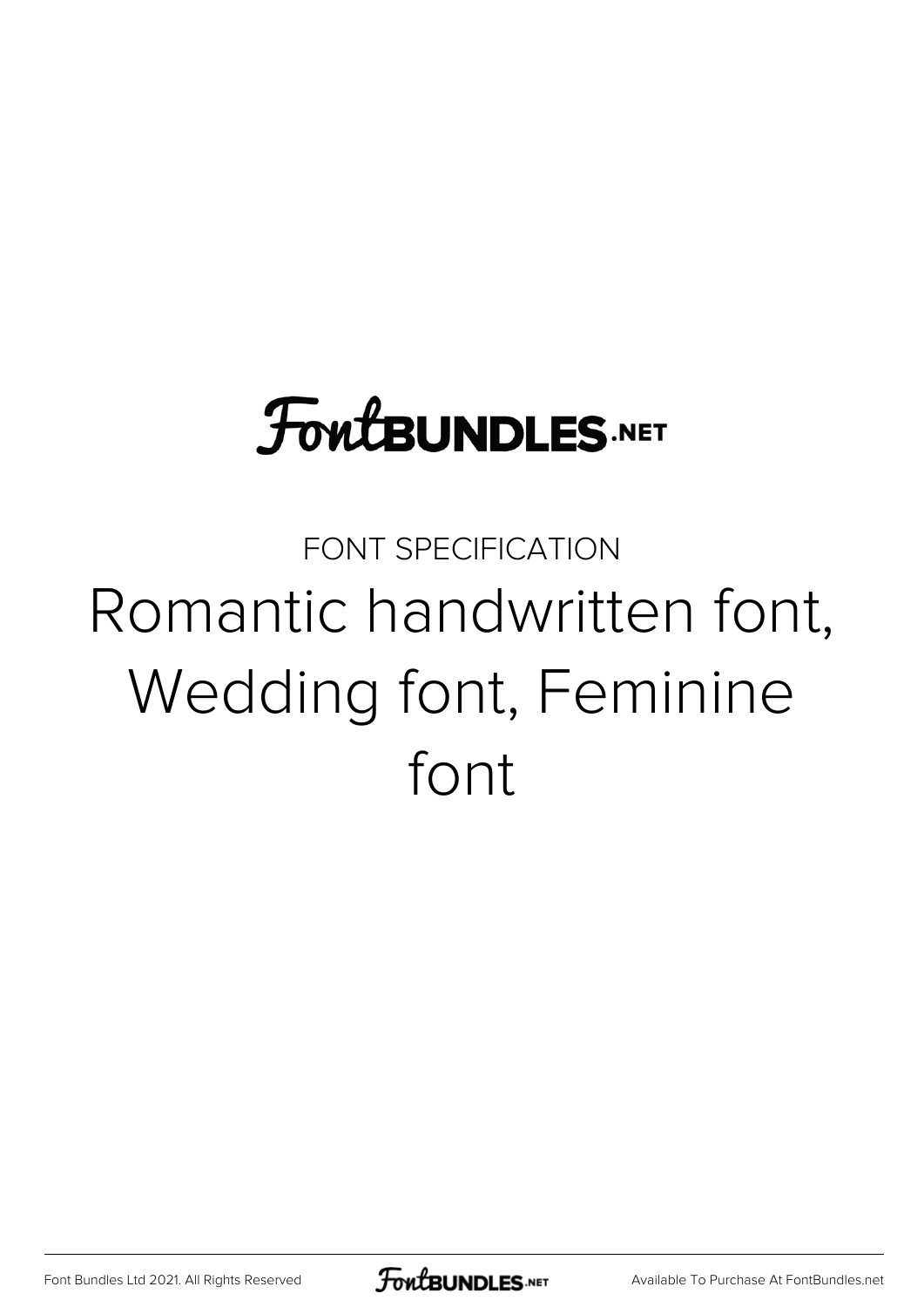## Cherry tea - Regular

**Uppercase Characters** 

ABCDEFGHIIKLMNOPORSTU  $VUVY2$ 

Lowercase Characters

**Numbers** 

Punctuation and Symbols

All Other Glyphs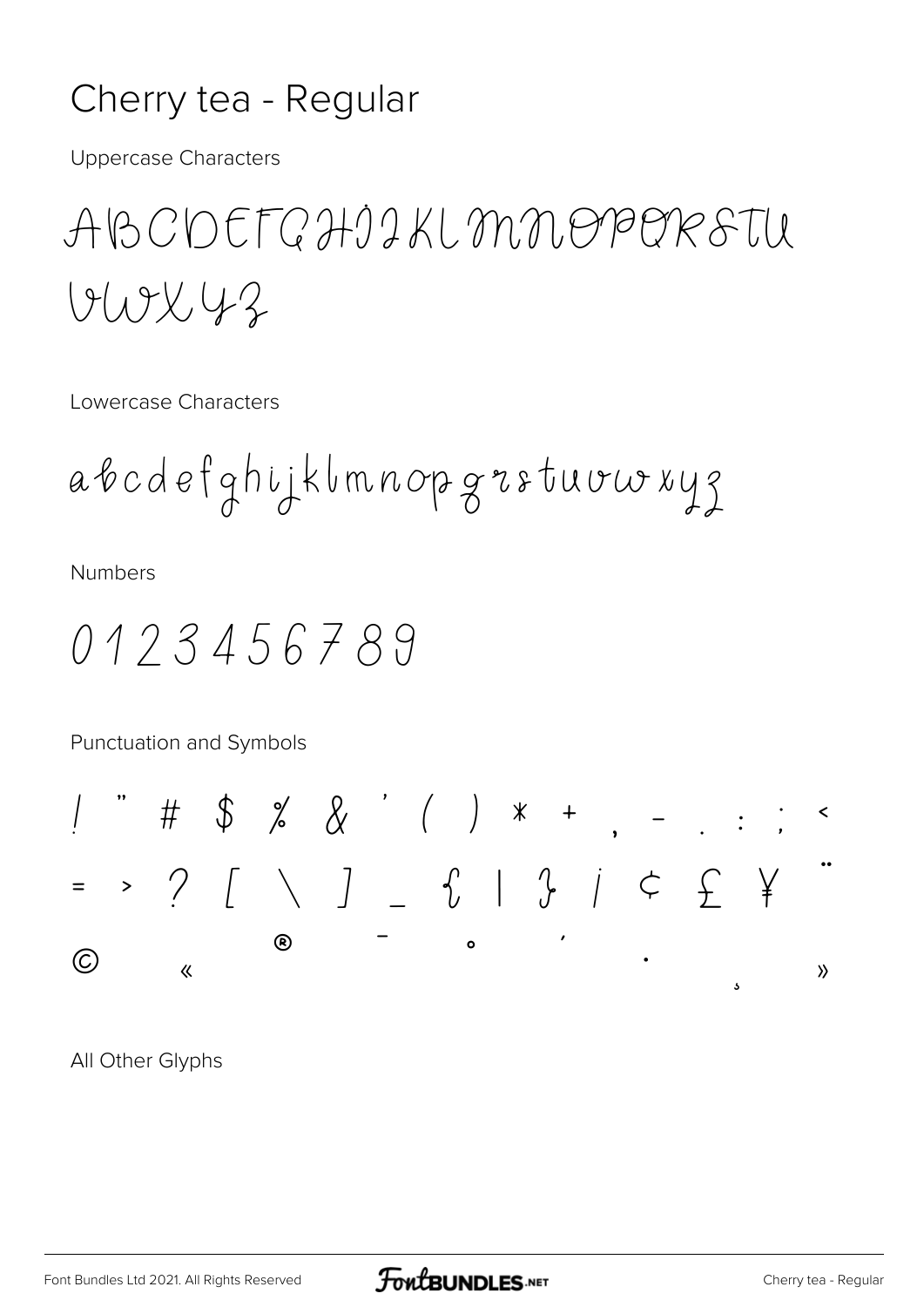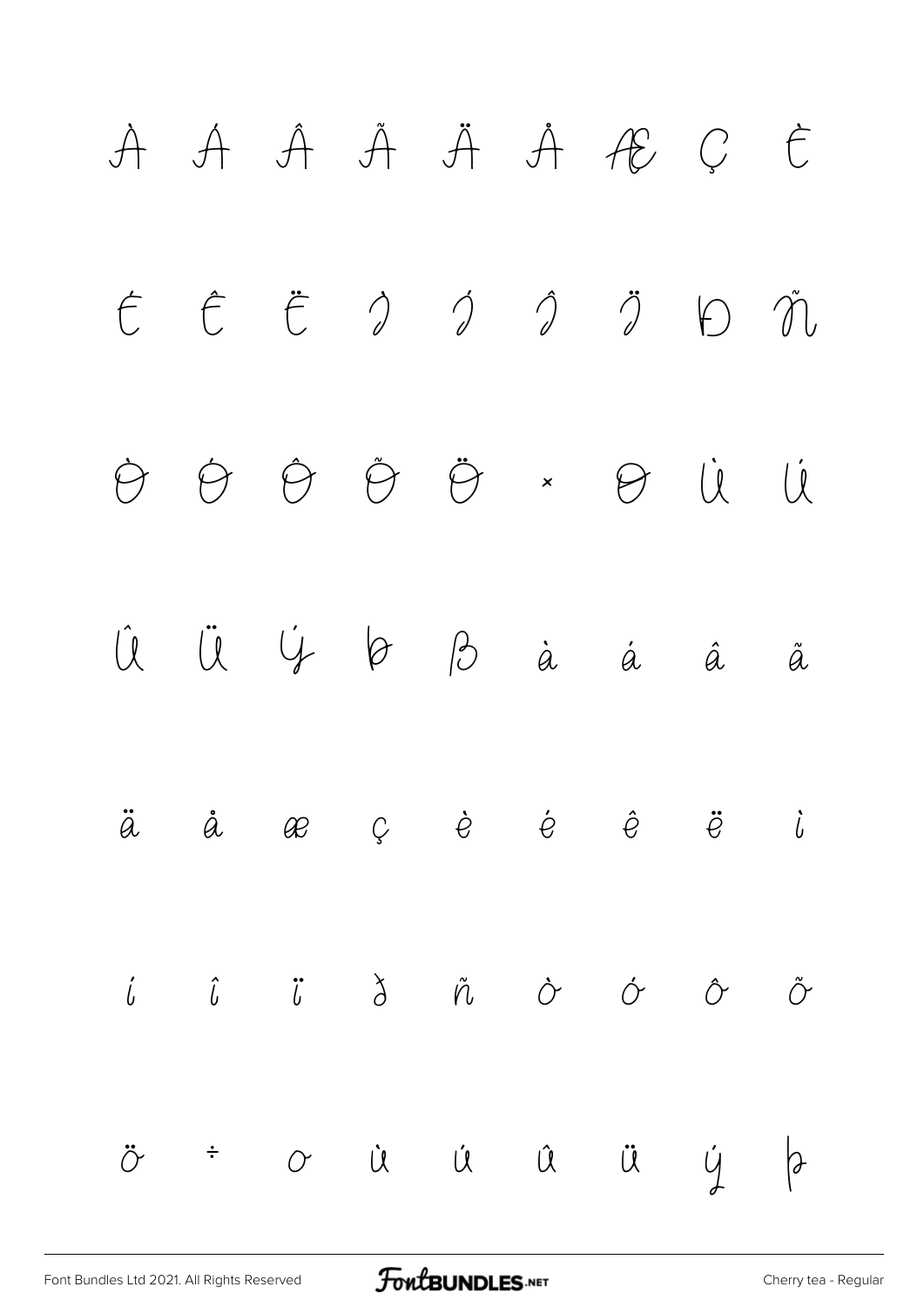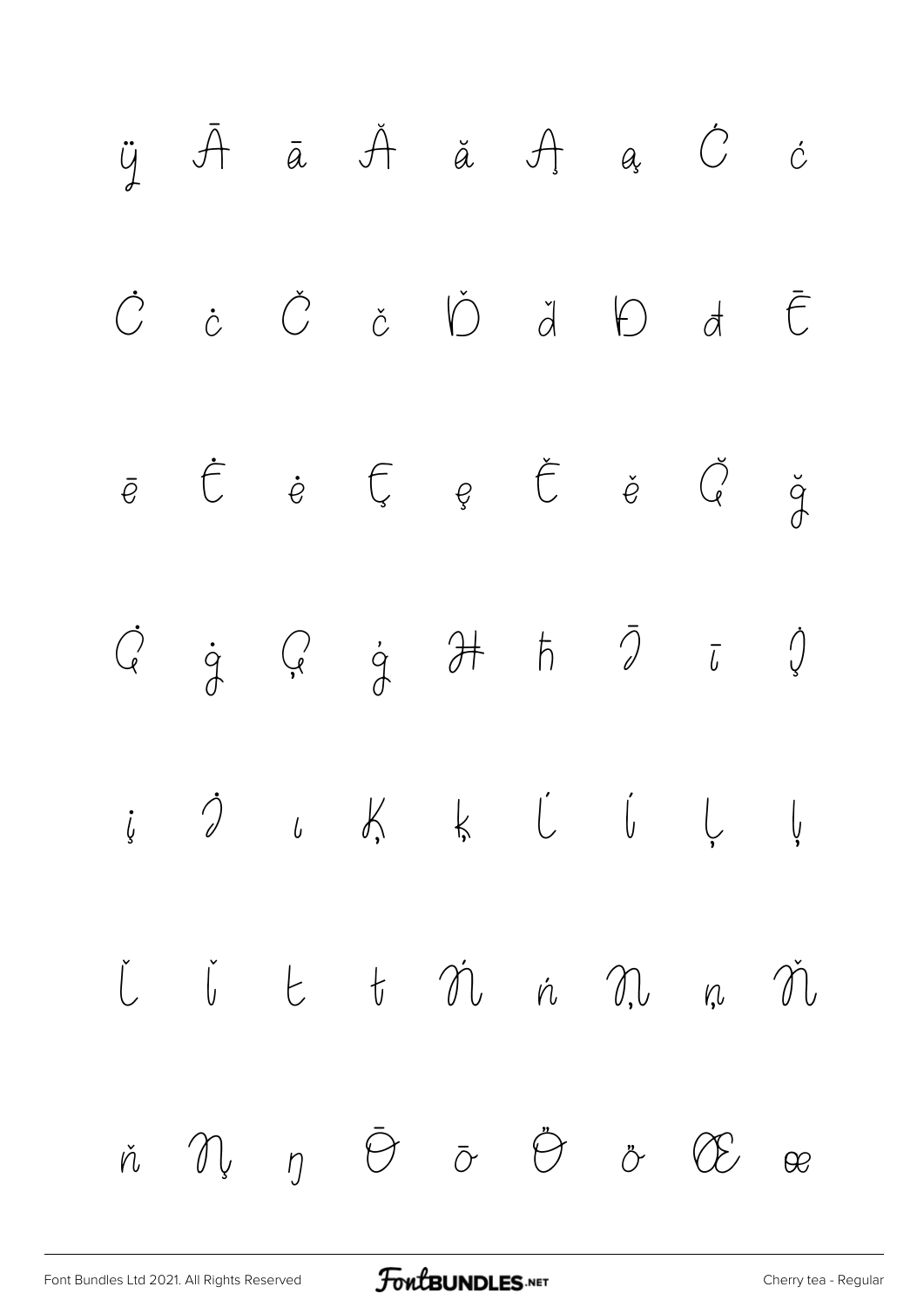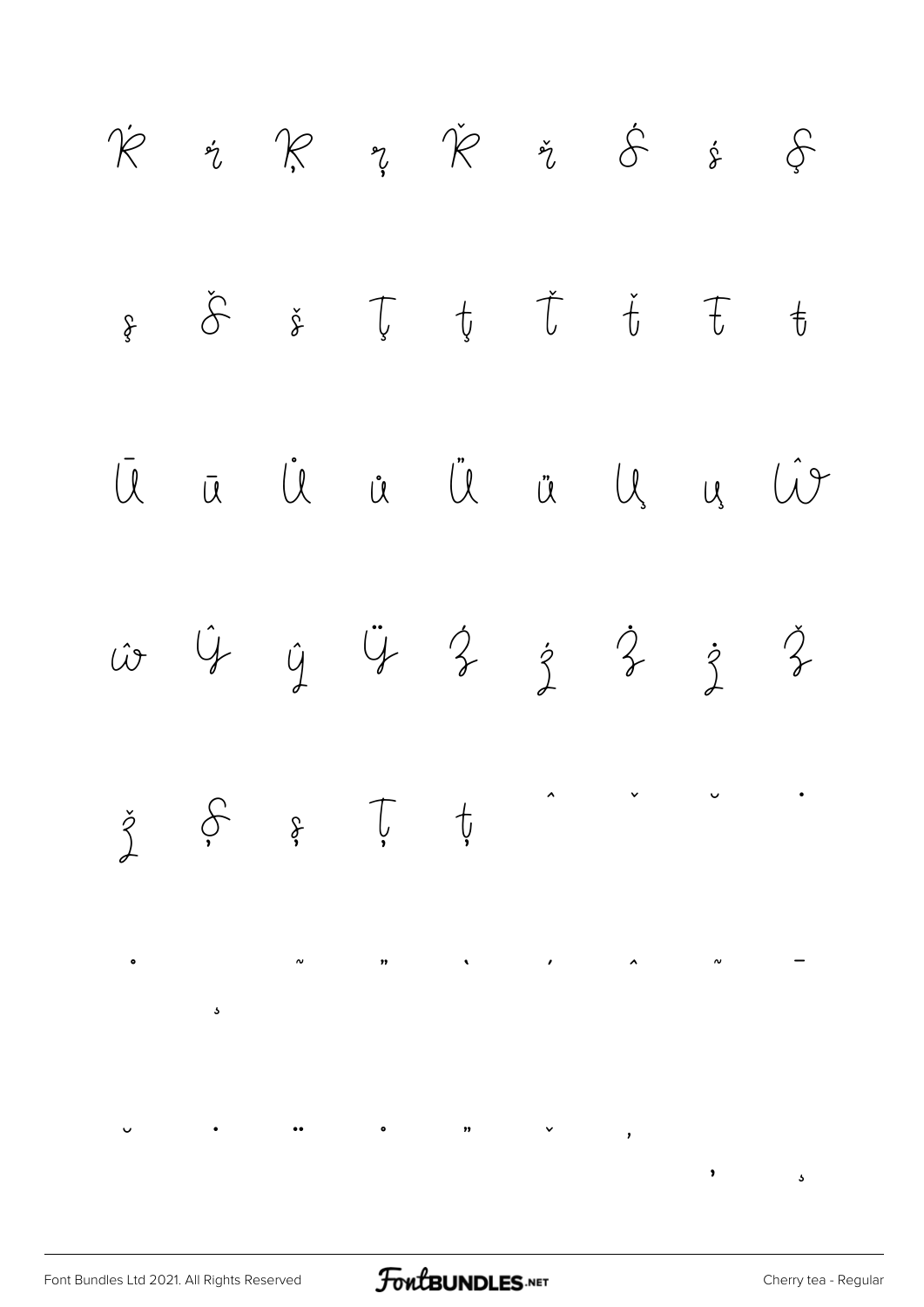- - - - iv iv iv iv  $\overline{\mathbf{5}}$ Lit is B 4 y  $\epsilon$  $\epsilon$  $,$  $\begin{array}{cccc} \leftarrow & \rightarrow & \end{array} \qquad \begin{array}{cccc} \leftarrow & \leftarrow & \leftarrow & \end{array}$ TM  $\frac{1}{2}$ ä. <u> भाषाका</u>  $\beta$  i  $\qquad \qquad -$ 

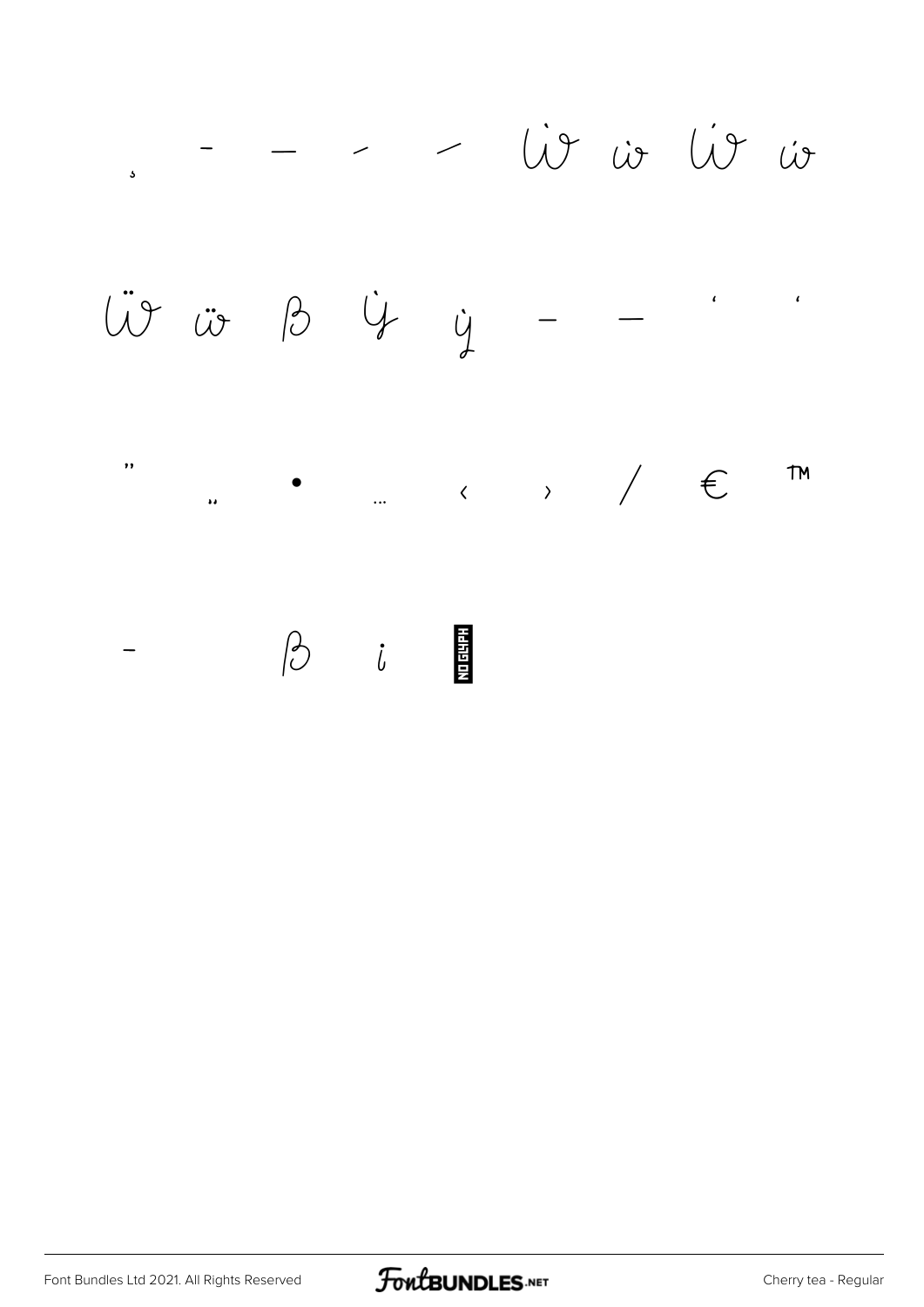## Cherry tea Alternate - Regular

**Uppercase Characters** 

ABCDEFGHIJKLMNØDRST  $UUVV42$ 

Lowercase Characters

**Numbers** 

Punctuation and Symbols

All Other Glyphs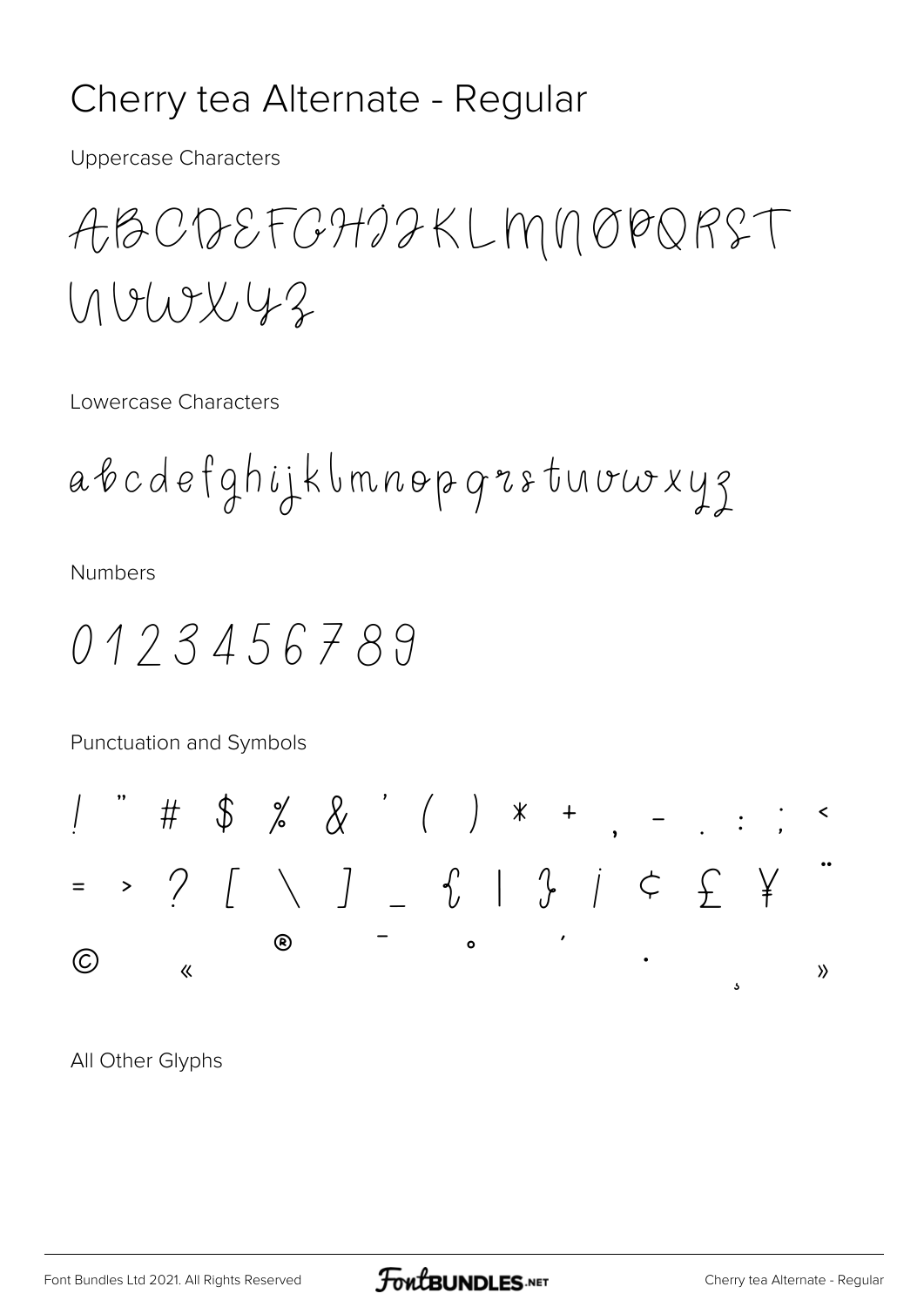

[Font Bundles Ltd 2021. All Rights Reserved](https://fontbundles.net/) **FoutBUNDLES.NET** [Cherry tea Alternate - Regular](https://fontbundles.net/)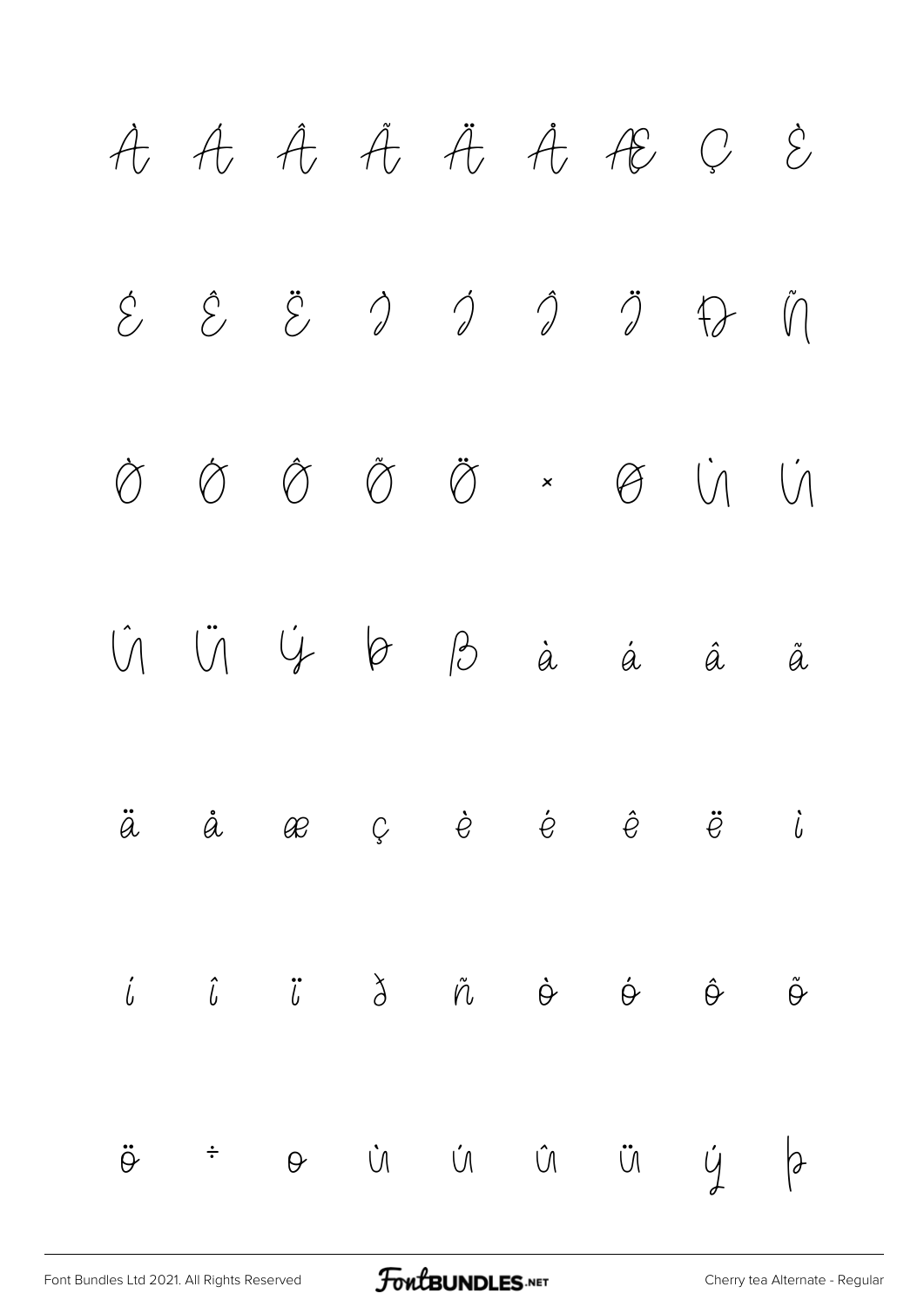

[Font Bundles Ltd 2021. All Rights Reserved](https://fontbundles.net/) **FoutBUNDLES.NET** [Cherry tea Alternate - Regular](https://fontbundles.net/)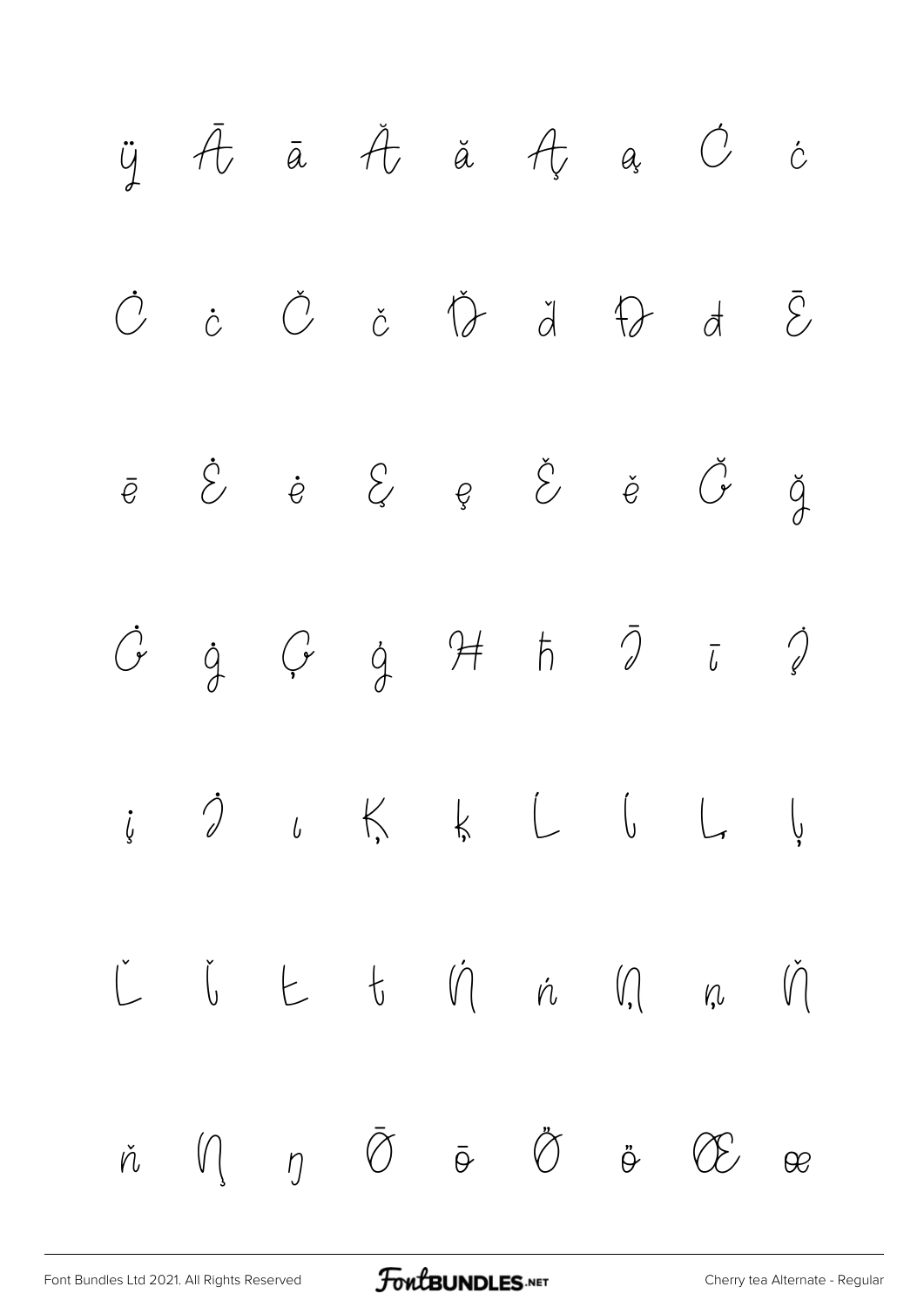